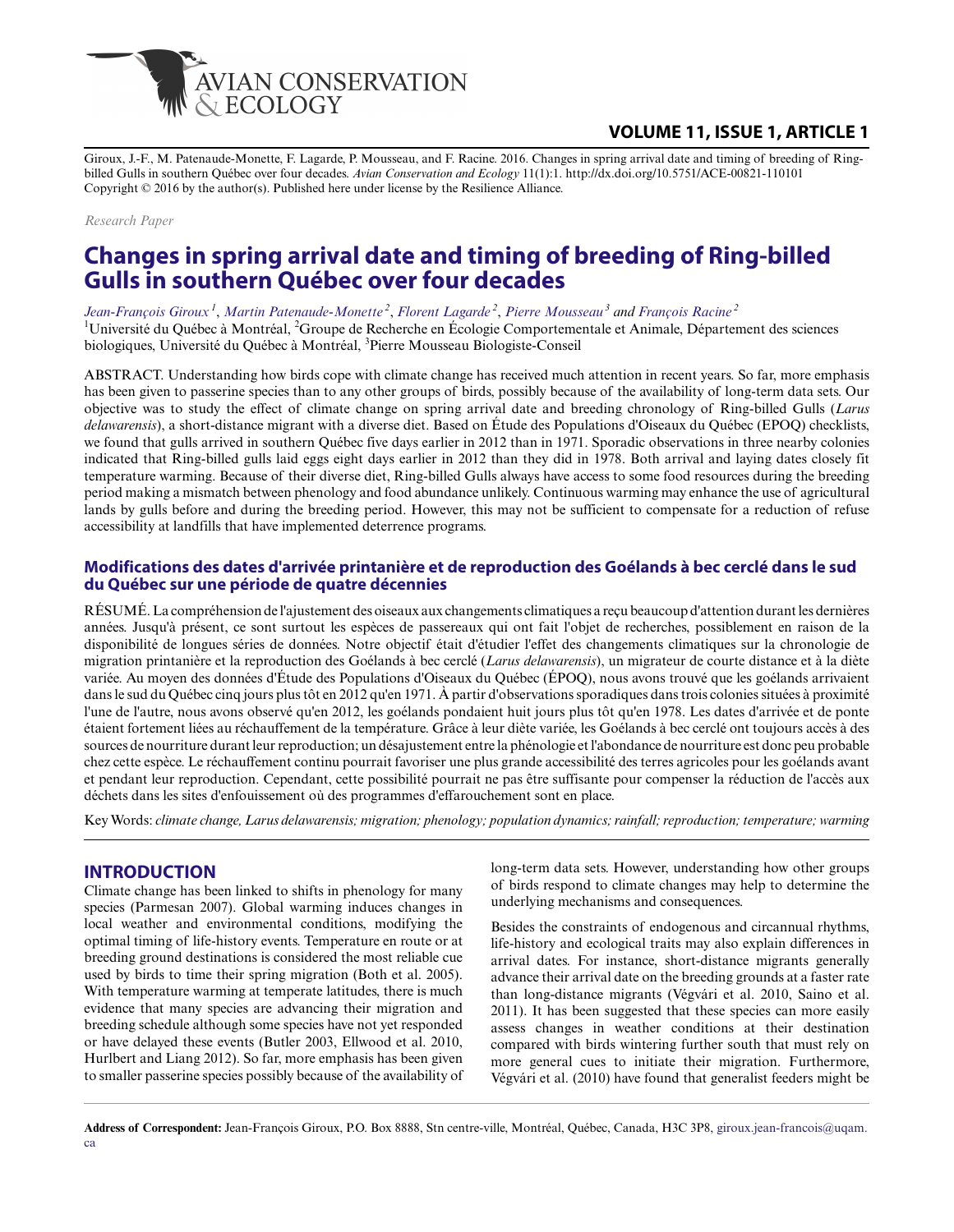able to better respond to climate change because they can more easily find appropriate food during migration and upon arrival on the breeding grounds. They can also feed their offspring during a longer period of food availability compared with specialists that must match a short burst of resources to feed their young as observed for many migratory insect-eating passerines (Visser et al. 2006).

Mismatch of seasonal events such as migration and breeding with resource availability can greatly affect reproductive output of animals and thus population dynamics (Durant et al. 2007, Møller et al. 2008, Both et al. 2010). In migratory birds, the optimal date of spring arrival is crucial because individuals arriving too soon on their breeding grounds may encounter suboptimal weather conditions and be confronted by a lack of food resources. Alternatively, those arriving too late may be restricted to poor quality nest sites and may face food shortages if competitors are present or if they miss the peak of food availability. Population declines are thus expected for species that cannot adjust their phenology (Saino et al. 2011).

Our first objective was to evaluate the effect of climate change on arrival date on the breeding grounds of a short-distance migrant with a diverse diet, the Ring-billed Gull (*Larus delawarensis*). We studied a population that breeds on islands in the Saint-Lawrence River in southern Québec and winters in eastern United States (Pollet et al. 2012), which is considered a short-distance migration (Butler 2003). These gulls feed on a wide variety of items including food waste from landfills, annelids, and arthropods (Lagrenade and Mousseau 1981, Brousseau et al. 1996, Caron-Beaudoin et al. 2013). Increasing temperatures and rainfall should contribute to earlier snowmelt and soil thawing providing earlier access to agricultural fields that are preferentially used by nesting Ringbilled gulls (Patenaude-Monette et al. 2014). We therefore predicted that temperature increases and rainfall should incite the gulls to arrive earlier in southern Québec because they would be able to forage in agricultural fields earlier in spring.

The second objective was to look at the effect of changes in arrival date and climate on the timing of breeding. Earthworms are important for egg production because they are composed of 60-70% proteins (Houston et al. 1983, Edwards et al. 2011). Greater earthworm availability associated with increased temperatures and rainfall (Sibly and McCleery 1983) should provide nutrients that would allow the gulls to initiate their clutch earlier. Increased temperature, rainfall, and the opening of the Saint-Lawrence Seaway should also break ice-bridges around insular colonies thus supplying secure nest sites earlier in the season. We thus predicted an advance in the timing of breeding as a response to an earlier arrival and an increase in temperature.

# **METHODS**

# **Study area**

We conducted our study in the Montreal metropolitan community (CMM) that covers 4360 km<sup>2</sup> and is home to  $\sim$ 3.7 million people. Land use includes farmland (55% of the total area), woodlots (21%), urban areas (18%), and waterways (5%; Patenaude-Monette et al. 2014). The majority of Ring-billed Gulls nest in five colonies located on islands in the Saint-Lawrence River. The breeding phenology was studied in three colonies located within 50 km of each other and that supported over 90% of the nesting pairs. Île Deslauriers (45.712°N, 73.440°W) located 3 km northeast of Montréal is the largest colony with 44,000-51,000 pairs during the study. The second colony located just south of Montréal is Île de la Couvée (45.474°N, 73.506°W). Gulls colonized the island in the early 1970s but abandoned it in 2007-2008. There were about 11,000 pairs during the study. Finally, Île de la Petite Colonie (45.890°N, 73.227°W) is part of the Îles de Contrecoeur National Wildlife Area located 27 km northeast of Montreal and supported 8600 pairs at the time of the study.

The first Ring-billed Gulls arrive in the Montreal area in early to mid-March and they occupy the breeding colonies from April to July. A significant proportion of breeders disperse in July and August downstream along the Saint-Lawrence River, upstream toward the Great Lakes region, or directly to the USA Atlantic Coast before reaching their wintering grounds that range from Massachusetts to Florida (Pollet et al. 2012; C. Girault and J.-F. Giroux, *personal observation*).

### **Arrival date**

We used data from Étude des Populations d'Oiseaux du Québec (EPOQ) to determine spring arrival dates of Ring-billed Gulls in southern Québec between 1971 and 2012 (Dunn et al. 1996). This database is made up of checklists filled by volunteer observers who report the number of birds by species seen or heard at a specific location on a single day. We selected checklists submitted during March and April for the region that included the main Ring-billed Gull colonies within the CMM. The focal region was determined by merging the areas located within a 63-km radius around each colony, which corresponds to the maximum direct foraging distance traveled by nesting gulls (Patenaude-Monette et al. 2014). The annual number of checklists with a Ring-billed Gull sighting for these two months averaged  $234 \pm 150$  ( $\pm$  SD; range: 15-490). Detection probabilities are expected to vary according to observers, survey duration, environmental conditions, and spatial coverage. Nevertheless, Ring-billed Gulls should have a high probability of detection because they are conspicuous, easy to identify, and relatively abundant. The large number of observers in the CMM and their high participation during spring migration should guarantee a minimum sampling effort and a representative coverage regardless of annual variation in weather conditions.

Because a few Ring-billed Gulls winter in southern Québec, we could not assess changes in spring arrival by modeling date of the first checklist with a Ring-billed Gull sighting. Furthermore, first arrival is strongly influenced by outliers, sampling effort, and population size (Miller-Rushing et al. 2008). Instead, we estimated the population-level arrival date by computing the cumulative number of lists with at least one sighting of Ringbilled Gull between 1 March and 30 April and used the date at which 50% of the lists had reported the species as an approximation of the median arrival date. We could not distinguish sightings of Ring-billed Gulls breeding in the study area from those en route to other breeding sites or of nonbreeding birds. However, 86% of all Ring-billed Gulls breeding in southern Québec are found within the CMM (Cotter et al. 2012).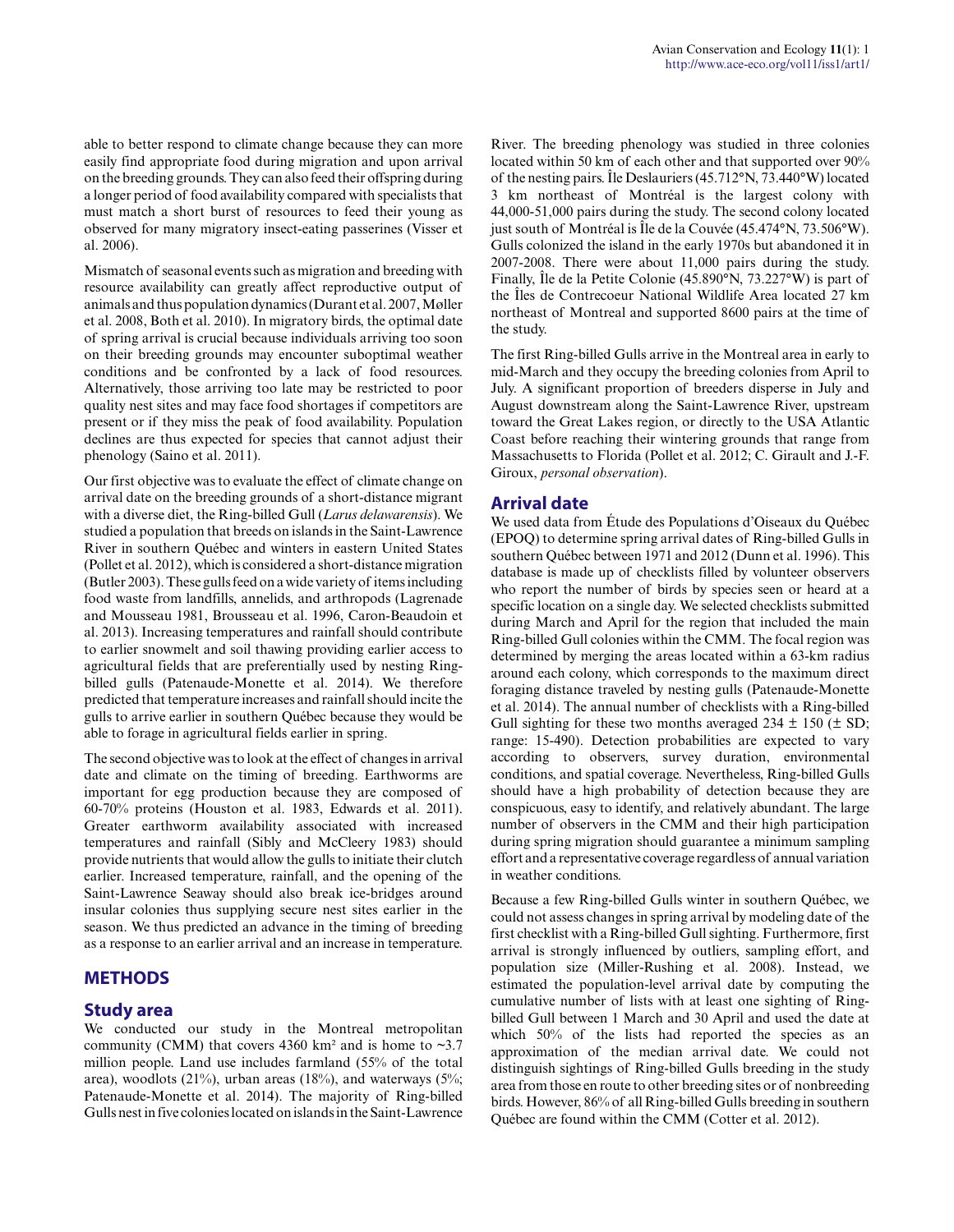## **Laying date**

We monitored the breeding chronology of Ring-billed Gulls on Île de la Couvée in 1978 and 2000 (PM), on Île de la Petite Colonie in 1979 (PM), and on Île Deslauriers from 2009 to 2012 (FR, FL, and MP-M). Because of the proximity of these colonies, we assumed that the nesting birds were exposed to similar climatic conditions. Three to eight circular plots of 2.5-5.0 m in radius were established in each colony using the multiple visits methodology described by Mousseau (1984). Plots were visited as soon as the first eggs were laid and every 2-4 days thereafter until the young had fledged. Each nest was identified with a numbered flag and eggs were numbered in laying sequence with a nontoxic permanent marker. At each visit, new nests, the number of eggs in the marked nests, and the fate of the marked eggs were recorded. We assumed that a nest with one egg had been initiated earlier that day and the date was considered the clutch initiation date. Nests found with two or more freshly laid eggs were backdated assuming a laying interval of two days (Pollet et al. 2012). Nests that were first located after incubation commenced and that had a known hatching date were included in the sample by subtracting 27 days from the hatching date assuming that partial incubation starts after the first laid egg (Pollet et al. 2012). We monitored 128-386 nests each year (mean =  $276$ ; SD =  $95$ ) for a total of 1932 nests with a known initiation date  $(\pm 1 \text{ day})$  during the seven years. For each year, we computed the median nest initiation date of the marked nests.

#### **Environmental variables**

We calculated mean temperature, total snowfall, and total rainfall for March and April 1971-2012 using daily observations from six meteorological stations located throughout the CMM on both shores of the Saint-Lawrence River (Dorval, Joliette, Lachute, Sainte-Martine, Saint-Hubert, and Saint-Jérôme). Data were retrieved from Environment Canada website [\(http://climate.](http://climate.weather.gc.ca/index_e.html#access) [weather.gc.ca/index\\_e.html#access\)](http://climate.weather.gc.ca/index_e.html#access). The annual opening dates of the Saint-Lawrence River Seaway were used to determine the timing of ice break-up on the river and were obtained from the St. Lawrence Seaway Management Corporation (St. Lawrence Seaway Management Corporation 1992, 2012).

#### **Statistical analyses**

We first fit a linear model between spring arrival date and year to test whether Ring-billed gulls arrived progressively sooner in southern Québec. To determine factors that may explain change in gulls' arrival date over time, we used the approach described by Smith and Gaston (2012). We built a series of 17 linear models based on our a priori predictions that temperature and precipitation should affect arrival date by modifying food availability. The models included the main effects of mean daily temperature recorded in March-April (MTMA), total snowfall in March-April (TSMA), total rainfall in March-April (TRMA), and the opening date of the Saint-Lawrence Seaway (SLSO). Because temperature was our primary interest, we added MTMA to the other environmental variables to test additive effects. Because some variables showed linear trends over time, there was potential for spurious correlations and we therefore used the residual regression method (Graham 2003). Detrended variables were considered by using residuals of linear models that regressed the environmental variables against year (Grosbois et al. 2008). In a second analysis, the same set of candidate models was then considered using these detrended variables. Models including environmental covariates were tested against both a null model and a model with a linear temporal trend (YEAR) using the second-order Akaike information criterion (AIC<sub>c</sub>, Burnham and Anderson 2002) with the AICcmodavg package run in the R statistical environment (Mazerolle 2015).

We used the same approach to explain variation in laying date although the available data were limited to seven years in three colonies. A total of 14 models based on our initial predictions that laying date was affected by the availability of nutrient-rich food and secure nest sites on islands were tested against both a null model and a model with a linear temporal trend (YEAR). These models included spring median arrival date (MAD), mean daily temperature in April (MTA), total rainfall in April (TRA), and the opening of the Saint-Lawrence Seaway (SLSO) as main effects. We also added MTA to the other variables to test additive effects. As for arrival date, a second set of models with detrended variables was also tested to explain variation in laying date. As an overall assessment of climate change in southern Québec, we fit a linear model between mean daily temperature in March-April and years to assess changes in temperature between 1971 and 2012.

#### **RESULTS**

#### **Spring arrival**

We found a significant negative trend of spring arrival date of Ring-billed Gulls in southern Québec between 1971 and 2012 (β  $=$  -0.126  $\pm$  0.030;  $r^2$  = 0.31,  $F_{1,40}$  = 18.0,  $P$  < 0.001; Fig. 1A). The linear model showed that gulls arrived  $0.13 \pm 0.03$  day sooner each year. The predicted median arrival date advanced by five days during the 42-year period and was 8 April 2012 (leap year) compared with 14 April 1971. The top model to explain variation in arrival date included mean daily temperature in March-April and a year effect (Table 1). The next three models that had nearly as much support included these two variables plus total snow and total rain in March-April and the opening date of the Saint-Lawrence Seaway. These four models together had a cumulative  $\omega$ <sub>i</sub> of 0.84 and were superior to both the null model and the model with a linear temporal trend only (Table 1).

Mean temperature in March-April and the opening date of the seaway showed significant temporal trends and were correlated to each other ( $\beta$  = -1.408 ± 0.437;  $r^2$  = 0.20,  $F_{1,40}$  = 10.4,  $P$  = 0.003). In a second set of models, we thus used detrended values for these two variables to look only at fluctuations from the trend over time. Ranking of top models using detrended values was similar to the ranking of models based on original variables (Table A1.1). This lent further support that temperature explained variation in arrival date. However, the inclusion of YEAR in both top models indicated that other unmeasured variables that also showed a trend over time during the study period may have an effect.

Based on the regression slope, the median spring arrival date has advanced by 1.0  $\pm$  0.2 day for each warming of 1°C ( $\beta$  = -1.042  $\pm$  0.191;  $r^2$  = 0.43,  $F_{1,40}$  = 29.7,  $P$  < 0.001; Fig. 1B). Finally, the mean daily temperature recorded in March-April in southern Québec increased by 2.3°C between 1971 and 2012 (β = 0.056  $\pm$  0.021;  $r^2$  = 0.15,  $F_{1,40}$  = 7.2,  $P$  = 0.010; Fig. A1.1).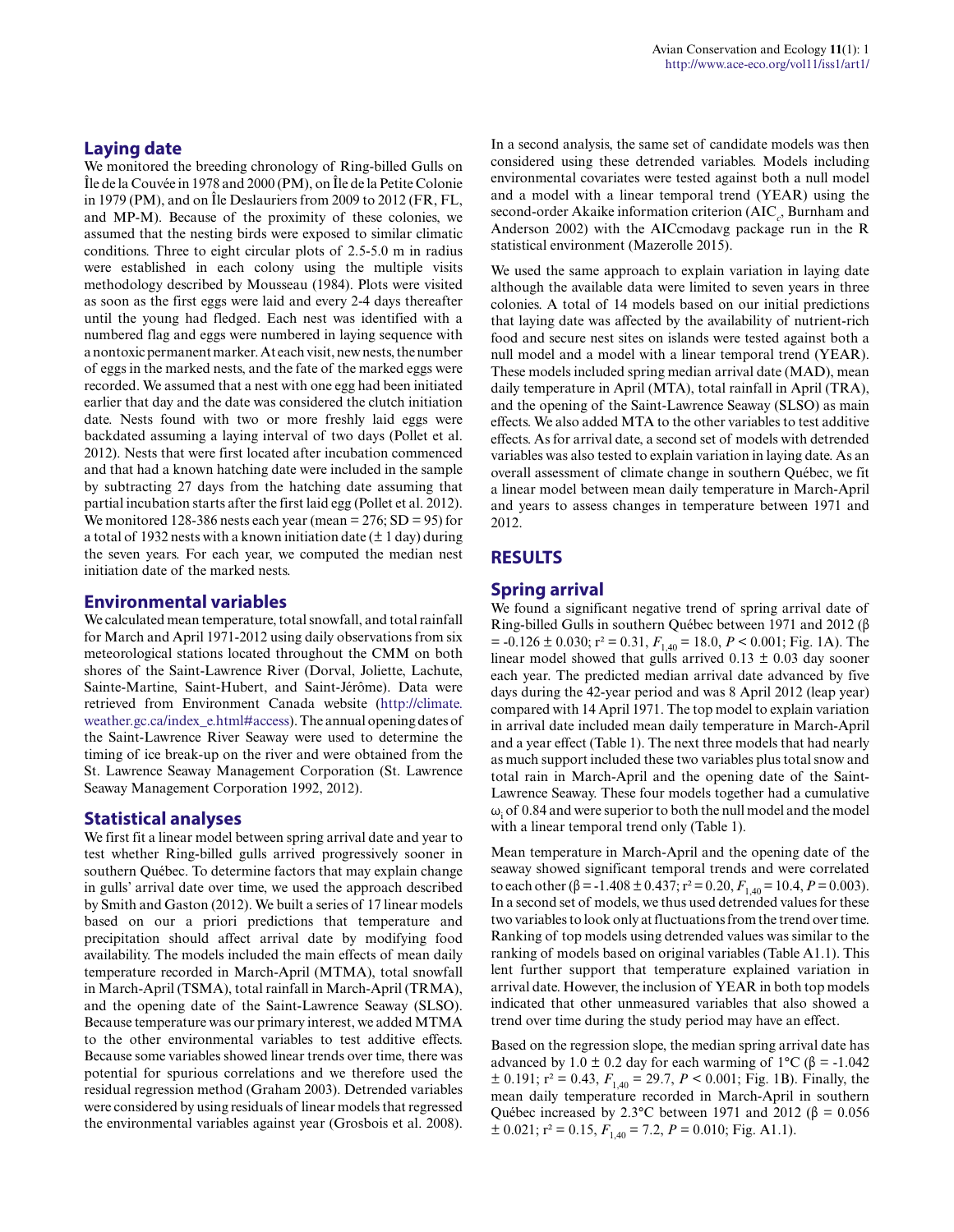**Fig. 1**. Spring median arrival date of Ring-billed Gulls (*Larus delawarensis*) in southern Québec determined from Étude des Populations d'Oiseaux du Québec (EPOQ), 1971-2012, (A) and the relationship with mean daily temperature in March–April (B). The solid line represents the regression function while the dashed lines represent the 95% confidence intervals.



**Table 1**. Ranking of models explaining variation in median spring arrival date of Ring-billed Gulls (*Larus delawarensis*) in southern Québec determined from Étude des Populations d'Oiseaux du Québec (EPOQ), 1971-2012.

| $Model^{\dagger}$           | k | ∆AICc    | $\omega i$   | Log-       |
|-----------------------------|---|----------|--------------|------------|
|                             |   |          |              | Likelihood |
| <b>MTMA + YEAR</b>          | 4 | $\theta$ | 0.44         | $-86.02$   |
| $MTMA + TRMA + YEAR$        | 5 | 2.347    | 0.14         | $-85.90$   |
| $MTMA + SLSO + YEAR$        | 5 | 2.353    | 0.14         | $-85.90$   |
| MTMA + TSMA + YEAR          | 5 | 2.560    | 0.12         | $-86.01$   |
| $MTMA + SLSO + TRMA + YEAR$ | 6 | 4.932    | 0.04         | $-85.83$   |
| $MTMA + TSMA + SLSO + YEAR$ | 6 | 5.068    | 0.04         | $-85.89$   |
| $MTMA + TSMA + TRMA + YEAR$ | 6 | 5.071    | 0.04         | $-85.89$   |
| <b>MTMA</b>                 | 3 | 6.263    | 0.02         | $-90.37$   |
| $MTMA + SLSO$               | 4 | 7.574    | 0.01         | $-89.81$   |
| $MTMA + TRMA$               | 4 | 8.118    | 0.01         | $-90.08$   |
| MTMA + TSMA                 | 4 | 8.461    | 0.01         | $-90.25$   |
| MTMA + SLSO + TRMA          | 5 | 9.299    | $\mathbf{0}$ | $-89.37$   |
| MTMA + TSMA + SLSO          | 5 | 9.923    | $\theta$     | $-89.69$   |
| MTMA + TSMA + TRMA          | 5 | 10.541   | $\theta$     | $-90.00$   |
| YEAR                        | 3 | 13.968   | $\theta$     | $-94.23$   |
| <b>SLSO</b>                 | 3 | 21.992   | $\theta$     | $-98.24$   |
| <b>TSMA</b>                 | 3 | 26.307   | $\theta$     | $-100.40$  |
| Null                        | 2 | 27.269   | $\theta$     | $-102.04$  |
| <b>TRMA</b>                 | 3 | 29.230   | $\theta$     | $-101.86$  |

†MTMA: mean daily temperature in March-April; SLSO: St. Lawrence Seaway opening date; TRMA: total rain in March-April; TSMA: total snow in March-April; YEAR: year; the lowest  $AIC_c$  was 181.12 and N  $= 42.$ 

# **Laying date**

Laying dates tended to advance with time ( $\beta$  = -0.231  $\pm$  0.087; r<sup>2</sup>  $= 0.59, F<sub>1.5</sub> = 7.06, P = 0.045; Fig. 2A)$  and the model predicted that gulls laid their eggs eight days earlier in 2012 (last year with

**Table 2**. Ranking of models explaining variation in the median laying date of Ring-billed Gulls (*Larus delawarensis*) at Île de la Couvée (1978, 2000), Petite Colonie (1979), and Île Deslauriers (2009-2012).

| $Model^{\dagger}$    | k              | <b>AAICc</b> | $\omega i$ | Log-<br>Likelihood |
|----------------------|----------------|--------------|------------|--------------------|
| <b>MTA</b>           | 3              | $\Omega$     | 0.94       | $-9.52$            |
| $MTA + SLSO$         | 4              | 6.331        | 0.04       | $-5.69$            |
| MTA + YEAR           | 4              | 8.450        | 0.01       | $-6.75$            |
| $MTA + TRA$          | 4              | 12.008       | $\Omega$   | $-8.53$            |
| $MTA + MAD$          | 4              | 13.600       | $\Omega$   | $-9.32$            |
| null                 | $\overline{2}$ | 14.050       | $\Omega$   | $-20.05$           |
| <b>YEAR</b>          | 3              | 14.930       | $\theta$   | $-16.99$           |
| <b>MAD</b>           | 3              | 16.649       | $\theta$   | $-17.85$           |
| SLSO                 | 3              | 18.273       | $\theta$   | $-18.66$           |
| <b>TRA</b>           | 3              | 20.578       | $\theta$   | $-19.81$           |
| $MTA + TRA + SLSO$   | 5              | 45.146       | $\theta$   | $-4.10$            |
| $MTA + MAD + SLSO$   | 5              | 46.073       | $\theta$   | $-4.56$            |
| $MTA + TRA + YEAR$   | 5              | 47.848       | $\theta$   | $-5.45$            |
| $MTMA + SLSO + YEAR$ | 5              | 47.993       | $\theta$   | $-5.52$            |
| MTA + MAD + YEAR     | 5              | 49.985       | $\Omega$   | $-6.52$            |
| $MTA + TRA + MAD$    | 5              | 53.417       | 0          | $-8.23$            |

†MTA: mean daily temperature in April; SLSO: St. Lawrence Seaway opening date; TRA: total rain in April; MAD: median arrival date; YEAR: year; the lowest  $AIC_c$  was 33.05 and  $N = 7$ .

data) compared with 1978 (first year with data). However, the relationship became nonsignificant when removing the 1978 data point (β = -0.130 ± 0.098;  $r^2 = 0.30$ ,  $F_{14} = 1.75$ ,  $P = 0.256$ ). The best model to explain variation in laying date included mean temperature in April ( $\omega$ <sub>i</sub> = 0.94; Table 2). It showed that for each increase of 1°C, the laying date advanced by 2.5  $\pm$  0.3 days (β  $=$  -2.542 ± 0.252;  $r^2$  = 0.95,  $F_{1.5}$  = 102.0,  $P$  < 0.001; Fig. 2B). The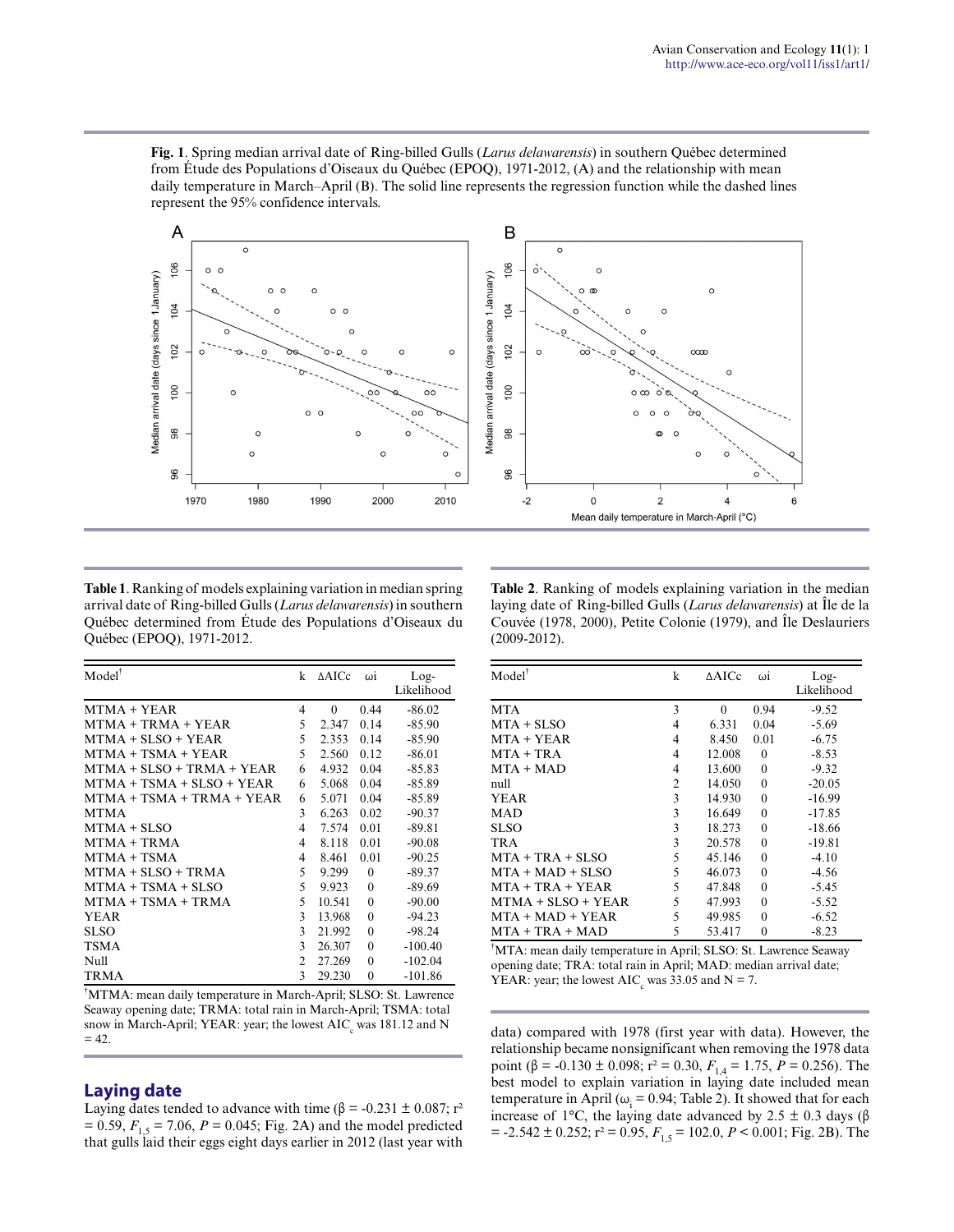



other models that included opening date of the Saint-Lawrence Seaway, total rainfall in April, and arrival date had little support (cumulative  $\omega_i = 0.06$ ).

Using the 1978-2012 data, only the seaway opening date showed a significant trend over time. We thus built another set of models using detrended values for SLSO and confirmed that the model with mean daily temperature in April still had the greatest support (Table A1.2).

# **DISCUSSION**

Strong competition for territories and low mortality risk after arrival on the breeding grounds should favor an early optimal arrival date in birds (Jonzén et al. 2007). This applies to Ringbilled Gulls that usually nest on mammalian-free insular colonies of several thousand pairs that must establish and defend territories. With warming spring temperature over the last four decades, the gulls now arrive five days earlier on their breeding grounds in southern Québec. However, the correlation between temperature and phenology cannot be necessarily interpreted as a causal relationship as indicated by the inclusion of year in the top models. This suggests that other environmental variables that showed similar temporal trends could influence arrival date. Ringbilled Gulls also advanced their laying date between 1978 and 2012 and this was strongly associated with mean daily temperature in April. Because laying date advanced twice as rapidly than arrival date for a similar warming of temperature, the prelaying period must be shorter.

We found no correlation between snowfall in spring and arrival or laying dates. Vermeer (1970) observed that the arrival of Ringbilled Gulls in Alberta was not associated with snow cover but possibly with a minimal air temperature threshold. Increased temperatures can accelerate snowmelt and free up nest sites earlier. The islands that support the gull colonies become safer after ice break-up because they are less accessible to mammalian predators. The opening of the Saint-Lawrence Seaway took place 11 days earlier in 2012 than in 1971 and this variable was correlated with median arrival date but not laying date. In general, ice breakup takes place shortly after arrival of the first individuals and 2-3 weeks before laying. Nevertheless, earlier ice break-up on the Saint-Lawrence River provides additional food resources such as invertebrates, small fish, and various refuse during the prelaying period. Pairs are often seen loafing on small pieces of floating ice or feeding on debris piled up along the shores (J.-F. Giroux, *personal observation*).

Marteinson et al. (2015) found that field metabolic rate of Ringbilled Gulls was affected when birds were exposed to temperatures below their lower critical temperature (LCT), a threshold under which heat loss exceeds energy production at rest. Climate warming during the past decades has probably reduced the amount of time that gulls spent below LCT, thus lessening their energy requirements and possibly the amount of food needed.

Sightings and satellite tracking of Ring-billed Gulls marked in Québec colonies indicate that a significant proportion of birds winter in Massachusetts, Connecticut, New York, New Jersey, Pennsylvania, and Virginia (C. Girault and J.-F. Giroux, *personal observation*). This represents distances of 450-1000 km to the breeding grounds, which clearly categorizes this species as a shortdistance migrant (Butler 2003). Several studies have reported that birds migrating over short distances have advanced their arrival date on the breeding grounds more than long-distance migrants although this is not a universal rule (Gienapp et al. 2007, Végvári et al. 2010, Knudsen et al. 2011, Saino et al. 2011). Nonetheless, it appears that Ring-billed Gulls are able to track temperature changes on the breeding grounds from their wintering areas. However, it is unknown whether the birds winter further north as a result of climate warming. The effect of temperature on the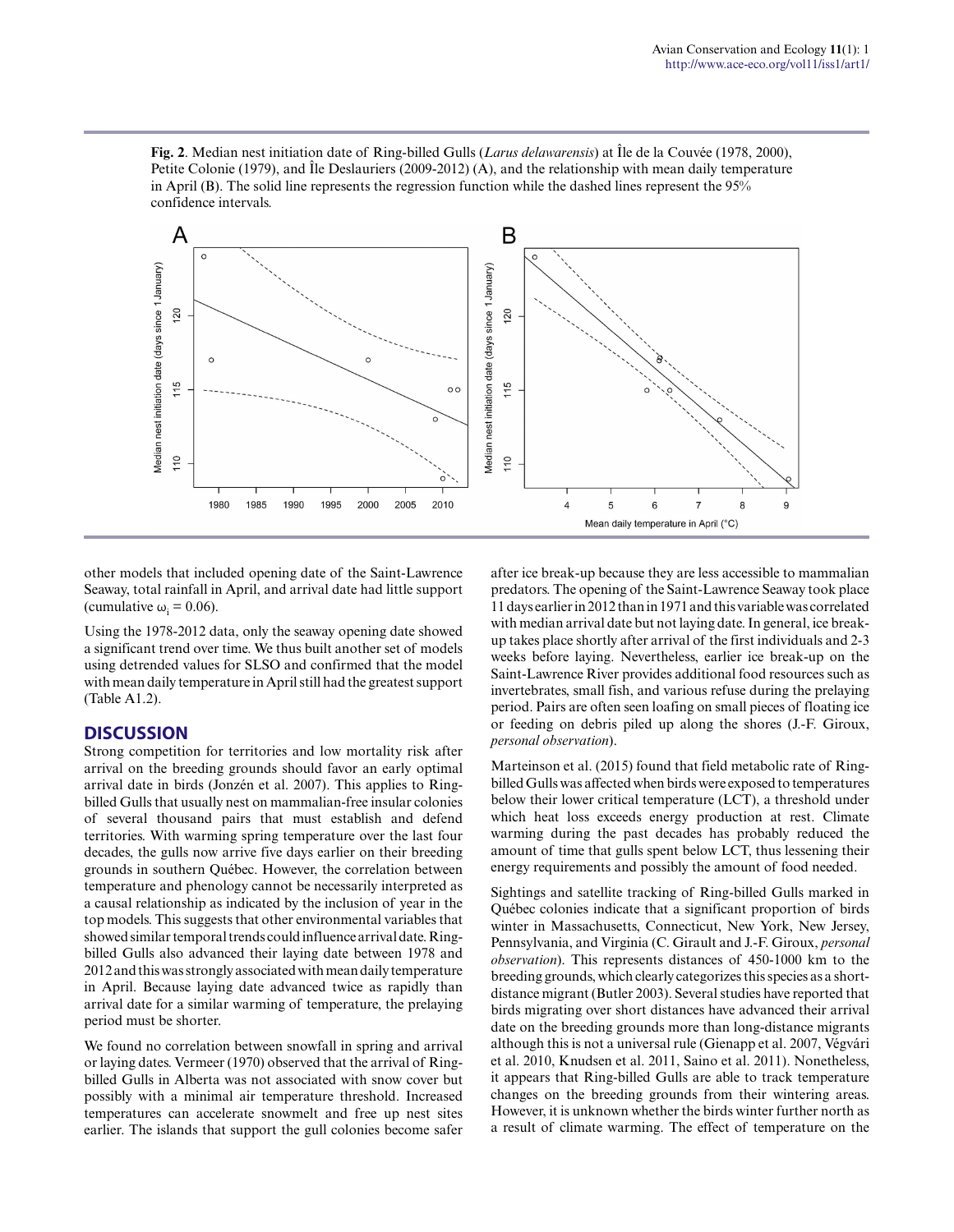departure date from the wintering areas in early spring is also unknown and will be investigated through our satellite tracking.

Based on a meta-analysis including the omnivorous Yellowlegged Gull (*Larus michahellis*), Végvári et al. (2010) concluded that generalist species with a varied diet were advancing their arrival date in response to warming to a greater extent than specialists. We have no specific information on habitat use and diet of Ring-billed gulls while en route to their breeding grounds or during prelaying. However, they have a diverse diet during the breeding period and there is some indication based on isotope analyses that Ring-billed gull individuals may conserve dietary habits throughout this period (Brousseau et al. 1996, Caron-Beaudoin et al. 2013). We can thus assume that Ring-billed Gulls have access to, and feed on a variety of items during migration and upon arrival on the breeding grounds, which may facilitate the advancement of migration timing and laying in response to increasing temperatures.

Patenaude-Monette et al. (2014) determined that nesting Ringbilled Gulls preferentially forage on earthworms and seeds found in agricultural fields that become snow free and thus accessible earlier with warmer spring temperatures. Precipitations also influence arrival but not laying dates. However, no temporal trends were established for either the total amount of snow or rain in March-April. Rainfall and thus soil humidity are associated with a greater earthworm availability (Sibly and McCleery 1983). As soils dry out with warmer temperatures, earthworms move deeper into the soil where they are less accessible to gulls until they become temporarily available when soil preparation, e.g., ploughing, harrowing, disking, takes place. This is accomplished by heavy machinery that can only operate when fields are sufficiently dry. There is therefore a complex and dynamic process that links weather, food availability in agricultural fields, and gull phenology. Ring-billed Gulls also select landfills and waste transhipment sites where they feed on refuse (Patenaude-Monette et al. 2014). These food sources are always available but easier to obtain when temperatures are above freezing. It is therefore unlikely that by advancing their laying date, Ring-billed Gulls have access to less food resources for them or their offspring. This reduces the possibility of a mismatch between the timing of breeding and the peak of food abundance, which has been associated to population declines of several species (Mills et al. 2008, Møller et al. 2008, Saino et al. 2011).

The number of Ring-billed Gulls in the colonies located within the CMM has not followed a monotonic trend with temperature. It increased from 22,000 breeding pairs in the late 1970s to 96,000 in the mid-1990s and then declined to 76,000 in 2012 (Giroux et al. 2016). The decline has been attributed to a reduction in chick survival between the 1980s when the population was growing and 2009-2012 (Mousseau 1984, Giroux et al. 2016). The increased accessibility to agriculture fields with warming temperatures does not appear to compensate for the loss of feeding opportunities at a major nearby landfill where an effective deterrence program based on falconry has been implemented (Thiériot et al. 2015). Similarly, Glaucous-winged Gulls (*Larus glaucescens*) have been unable to compensate for a reduction of their main food (forage fish), which results in delayed laying, reduced clutch size and chick survival, and a concomitant population decline (Blight 2011, Blight et al. 2015). Food availability may therefore have a greater effect on population dynamics of gulls than climate change per se.

In conclusion, Ring-billed Gulls appear to adjust their timing of arrival on the breeding grounds and laying in response to increased temperatures. Because of their diverse diet, the gulls always have access to some food resources during the breeding period reducing the possibility of a mismatch between phenology and food abundance. Continuous warming may increase the use of agricultural lands before and during the breeding period. However, this does not appear to allow the gulls to compensate for a reduction of refuse accessibility at landfills that may contribute to a general population decline. We do not know whether Ring-billed Gulls leave southern Québec earlier for their postbreeding dispersal or fall migration, especially if they fledge young earlier. If they leave earlier, their total time in Québec would be the same. On the other hand, if they leave at the same time or later because of mild weather, their presence would be longer and this may generate more nuisance problems (Thieriot et al. 2015), which could represent an indirect effect of global warming.

*Responses to this article can be read online at:* <http://www.ace-eco.org/issues/responses.php/821>

#### **Acknowledgments:**

*We are very grateful to F. Allaire, N. David, S. Duchesne, C. Girault, M.-C. Lagrenade, J. Lavigne, A. Morrier, A. Schmutz, F. St-Pierre, E. Thiériot, and M. Tremblay for assistance with field work. We thank C. Girault, S. C. Marteinson, and two anonymous reviewers for constructive comments on an earlier version of the manuscript. Nest monitoring methods were approved by the Institutional Animal Protection Committee of the Université du Québec à Montréal (No. 646) in accordance with the Canadian Council on Animal Care. Financial support was provided by the Natural Sciences and Engineering Council of Canada through scholarships to F. R. and M. P. M. as well as a Discovery and Collaborative Research and Development grants to J.-F. G. Additional funding was provided by the Canadian Wildlife Service of Environment Canada, Waste Management, BFI Canada, Chamard et Associés, Falcon Environmental Services, I.C.I. Environnement and Ville de Montréal.*

#### **LITERATURE CITED**

Blight, L. K. 2011. Egg production in a coastal seabird, the Glaucous-winged Gull (*Larus glaucescens*), declines during the last century. *PLoS ONE* 6:e22027. [http://dx.doi.org/10.1371/](http://dx.doi.org/10.1371%2Fjournal.pone.0022027) [journal.pone.0022027](http://dx.doi.org/10.1371%2Fjournal.pone.0022027)

Blight, L. K., M. C. Drever, and P. Arcese. 2015. A century of change in Glaucous-winged Gull (*Larus glaucescens*) populations in a dynamic coastal environment. *Condor* 117:108-120. [http://dx.](http://dx.doi.org/10.1650%2FCONDOR-14-113.1) [doi.org/10.1650/CONDOR-14-113.1](http://dx.doi.org/10.1650%2FCONDOR-14-113.1) 

Both, C., R. G. Bijlsma, and M. E. Visser. 2005. Climatic effects on timing of spring migration and breeding in a long-distance migrant, the Pied Flycatcher *Ficedula hypoleuca*. *Journal of Avian Biology* 36:368-373. [http://dx.doi.org/10.1111/j.0908-8857.2005.03484.](http://dx.doi.org/10.1111%2Fj.0908-8857.2005.03484.x) [x](http://dx.doi.org/10.1111%2Fj.0908-8857.2005.03484.x) 

Both, C., C. A. M. Van Turnhout, R. G. Bijlsma, H. Siepel, A. J. Van Strien, and R. P. B. Foppen. 2010. Avian population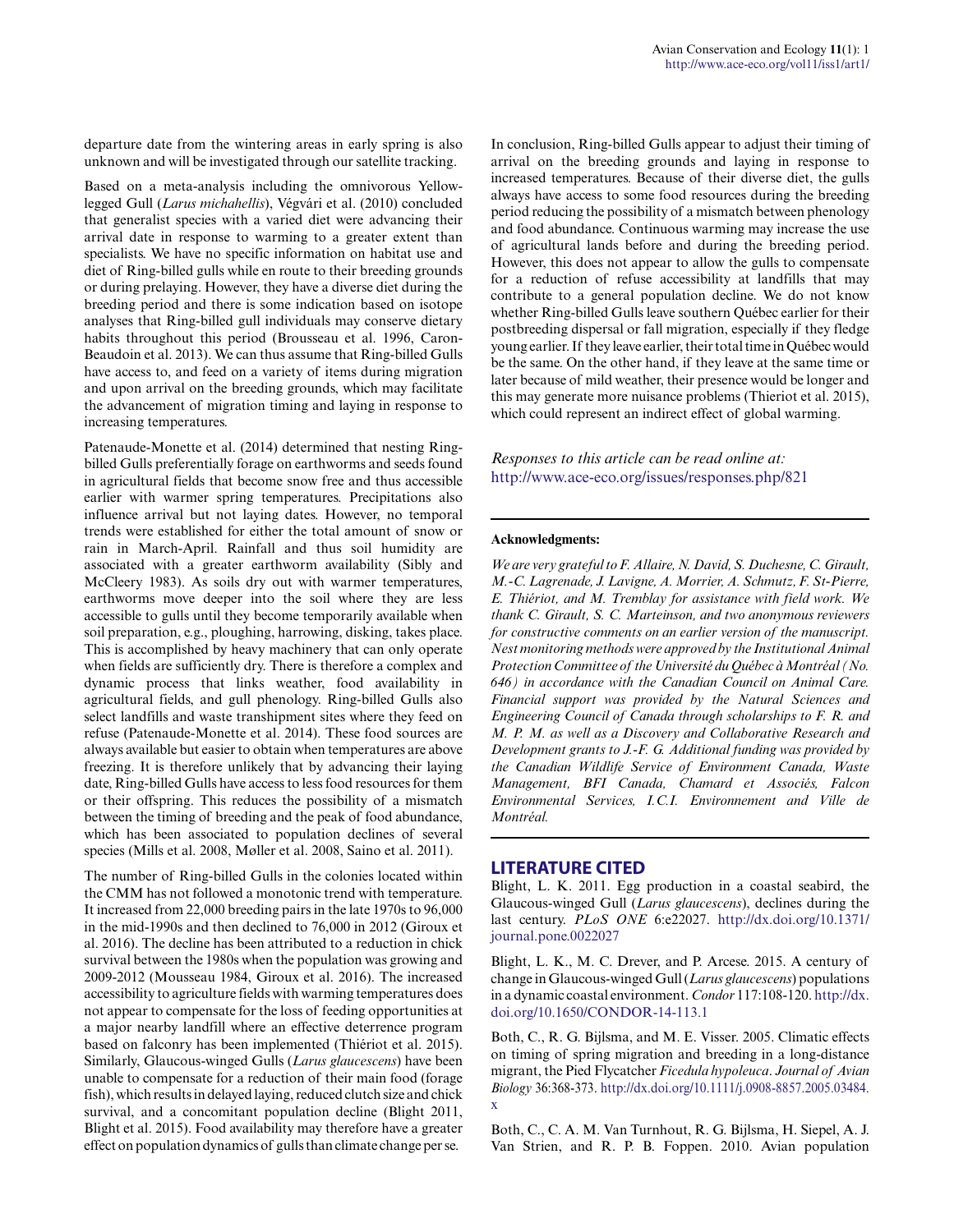consequences of climate change are most severe for long-distance migrants in seasonal habitats. *Proceedings of the Royal Society of London B* 277:1259-1266. [http://dx.doi.org/10.1098/rspb.2009.1525](http://dx.doi.org/10.1098%2Frspb.2009.1525) 

Brousseau, P., J. Lefebvre, and J.-F. Giroux. 1996. Diet of Ringbilled Gull chicks in urban and non-urban colonies in Quebec. *Colonial Waterbirds* 19:22-30. [http://dx.doi.org/10.2307/1521803](http://dx.doi.org/10.2307%2F1521803)

Burnham, K. P., and D. R. Anderson. 2002. *Model selection and multimodel inference: a practical information-theoretic approach*. Second edition. Springer-Verlag, New York, New York, USA. [http://dx.doi.org/10.1007/b97636](http://dx.doi.org/10.1007%2Fb97636) 

Butler, C. J. 2003. The disproportionate effect of global warming on the arrival dates of short-distance migratory birds in North America. *Ibis* 145:484-495. [http://dx.doi.org/10.1046/](http://dx.doi.org/10.1046%2Fj.1474-919X.2003.00193.x) [j.1474-919X.2003.00193.x](http://dx.doi.org/10.1046%2Fj.1474-919X.2003.00193.x) 

Caron-Beaudoin, É., M.-L. Gentes, M. Patenaude-Monette, J.- F. Hélie, J.-F. Giroux, and J. Verreault. 2013. Combined usage of stable isotopes and GPS-based telemetry to understand the feeding ecology of an omnivorous bird, the Ring-billed Gull (*Larus delawarensis*). *Canadian Journal of Zoology* 91:689-697. [http://dx.doi.org/10.1139/cjz-2013-0008](http://dx.doi.org/10.1139%2Fcjz-2013-0008) 

Cotter, R. C., J. F. Rail, A. W. Boyne, G. J. Robertson, D. V. C. Weseloh, and K. G. Chaulk. 2012. Population status, distribution, and trends of gulls and kittiwakes breeding in eastern Canada, 1998-2007. *Canadian Wildlife Service Occasional Paper* 120:1-93.

Dunn, E. H., J. Larivée, and A. Cyr. 1996. Can checklist programs be used to monitor populations of birds recorded during the migration season? *Wilson Bulletin* 108:540-549.

Durant, J. M., D. Ø. Hjermann, G. Ottersen, and N. C. Stenseth. 2007. Climate and the match or mismatch between predator requirements and resource availability. *Climate Research* 33:271-283. [http://dx.doi.org/10.3354/cr033271](http://dx.doi.org/10.3354%2Fcr033271) 

Edwards, C. A., N. Q. Arancon, and R. L. Sherman. 2011. *Vermiculture technology: earthworms, organic wastes, and environmental management*. CRC, Boca Raton, Florida, USA. [http://dx.doi.org/10.1201/b10453](http://dx.doi.org/10.1201%2Fb10453) 

Ellwood, E. R., R. B. Primack, and M. L. Talmadge. 2010. Effects of climate change on spring arrival times of birds in Thoreau's Concord from 1851 to 2007. *Condor* 112:754-762. [http://dx.doi.](http://dx.doi.org/10.1525%2Fcond.2010.100006) [org/10.1525/cond.2010.100006](http://dx.doi.org/10.1525%2Fcond.2010.100006) 

Gienapp, P., R. Leimu, and J. Merilä. 2007. Responses to climate change in avian migration time - microevolution versus phenotypic plasticity. *Climate Research* 35:25-35. [http://dx.doi.](http://dx.doi.org/10.3354%2Fcr00712) [org/10.3354/cr00712](http://dx.doi.org/10.3354%2Fcr00712)

Giroux, J.-F., M. Patenaude-Monette, F. Lagarde, E. Thiériot, P. Brousseau, and P. Molina. 2016. The rise and fall of Ring-billed Gulls (*Larus delawarensis*) in eastern North America. *Waterbirds* 39 (Special Publication 1), in press.

Graham, M. H. 2003. Confronting multicollinearity in ecological multiple regression. *Ecology* 84:2809-2815. [http://dx.doi.](http://dx.doi.org/10.1890%2F02-3114) [org/10.1890/02-3114](http://dx.doi.org/10.1890%2F02-3114)

Grosbois, V., O. Gimenez, J.-M. Gaillard, R. Pradel, C. Barbraud, J. Clobert, A. Møller, and H. Weimerskirch. 2008. Assessing the impact of climate variation on survival in vertebrate populations. *Biological Reviews* 83:357-399. [http://dx.doi.org/10.1111/](http://dx.doi.org/10.1111%2Fj.1469-185X.2008.00047.x) [j.1469-185X.2008.00047.x](http://dx.doi.org/10.1111%2Fj.1469-185X.2008.00047.x) 

Houston, D. C., P. J. Jones, and R. M. Sinly. 1983. The effect of female body condition on egg laying in Lesser Black-backed Gulls *Larus fuscus*. *Journal of Zoology* 200:509-520. [http://dx.doi.](http://dx.doi.org/10.1111%2Fj.1469-7998.1983.tb02812.x) [org/10.1111/j.1469-7998.1983.tb02812.x](http://dx.doi.org/10.1111%2Fj.1469-7998.1983.tb02812.x)

Hurlbert, A. H., and Z. Liang. 2012. Spatiotemporal variation in avian migration phenology: citizen science reveals effects of climate change. *PLoS ONE* 7:e31662. [http://dx.doi.org/10.1371/](http://dx.doi.org/10.1371%2Fjournal.pone.0031662) [journal.pone.0031662](http://dx.doi.org/10.1371%2Fjournal.pone.0031662)

Jonzén, N., A. Hedenström, and P. Lundberg. 2007. Climate change and the optimal arrival of migratory birds. *Proceedings of the Royal Society of London B* 274:269-274. [http://dx.doi.](http://dx.doi.org/10.1098%2Frspb.2006.3719) [org/10.1098/rspb.2006.3719](http://dx.doi.org/10.1098%2Frspb.2006.3719)

Knudsen, E., A. Lindén, C. Both, N. Jonzén, F. Pulido, N. Saino, W. J. Sutherland, L. A. Bach, T. Coppack, T. Ergon, P. Gienapp, J. A. Gill, O. Gordo, A. Hedenström, E. Lehikoinen, P. P. Marra, A. P. Møller, A. L. K. Nilsson, G. Péron, E. Ranta, D. Rubolini, T. H. Sparks, F. Spina, C. E. Studds, S. A. Sæther, P. Tryjanowski, and N. C. Stenseth. 2011. Challenging claims in the study of migratory birds and climate change. *Biological Reviews* 86:928-946. [http://dx.doi.org/10.1111/j.1469-185X.2011.00179.](http://dx.doi.org/10.1111%2Fj.1469-185X.2011.00179.x) [x](http://dx.doi.org/10.1111%2Fj.1469-185X.2011.00179.x) 

Lagrenade, M.-C., and P. Mousseau. 1981. Alimentation des poussins de Goélands à bec cerclé de l'Île de la Couvée, Québec. *Le Naturaliste Canadien* 108:131-138.

Marteinson, S. C., J.-F. Giroux, J.-F. Hélie, M.-L. Gentes, and J. Verreault. 2015. Field metabolic rate is dependent on time-activity budget in Ring-billed Gulls (*Larus delawarensis*) breeding in an anthropogenic environment. *PLoS ONE* 10:e0126964. [http://dx.](http://dx.doi.org/10.1371%2Fjournal.pone.0126964) [doi.org/10.1371/journal.pone.0126964](http://dx.doi.org/10.1371%2Fjournal.pone.0126964)

Mazerolle, M. J. 2015. *AICcmodavg: model selection and multimodel inference based on (Q)AIC(c).* R package version. 2.0-3 edition. R Foundation for Statistical Computing, Vienna, Austria.

Miller-Rushing, A. J., T. L. Lloyd-Evans, R. B. Primack, and P. Satzinger. 2008. Bird migration times, climate change, and changing population sizes. *Global Change Biology* 14:1959-1972. [http://dx.doi.org/10.1111/j.1365-2486.2008.01619.x](http://dx.doi.org/10.1111%2Fj.1365-2486.2008.01619.x) 

Mills, J. A., J. W. Yarrall, J. M. Bradford-Grieve, M. J. Uddstrom, J. A. Renwick, and J. Merilä. 2008. The impact of climate fluctuation on food availability and reproductive performance of the planktivorous red-billed gull *Larus novaehollandiae scopulinus*. *Journal of Animal Ecology* 77:1129-1142. [http://dx.](http://dx.doi.org/10.1111%2Fj.1365-2656.2008.01383.x) [doi.org/10.1111/j.1365-2656.2008.01383.x](http://dx.doi.org/10.1111%2Fj.1365-2656.2008.01383.x)

Møller, A. P., D. Rubolini, and E. Lehikoinen. 2008. Populations of migratory bird species that did not show a phenological response to climate change are declining. *Proceedings of the National Academy of Sciences* 105:16195-16200. [http://dx.doi.](http://dx.doi.org/10.1073%2Fpnas.0803825105) [org/10.1073/pnas.0803825105](http://dx.doi.org/10.1073%2Fpnas.0803825105) 

Mousseau, P. 1984. A comparison of two methods to assess the breeding success of Ring-billed Gulls. *Journal of Field Ornithology* 55:451-459.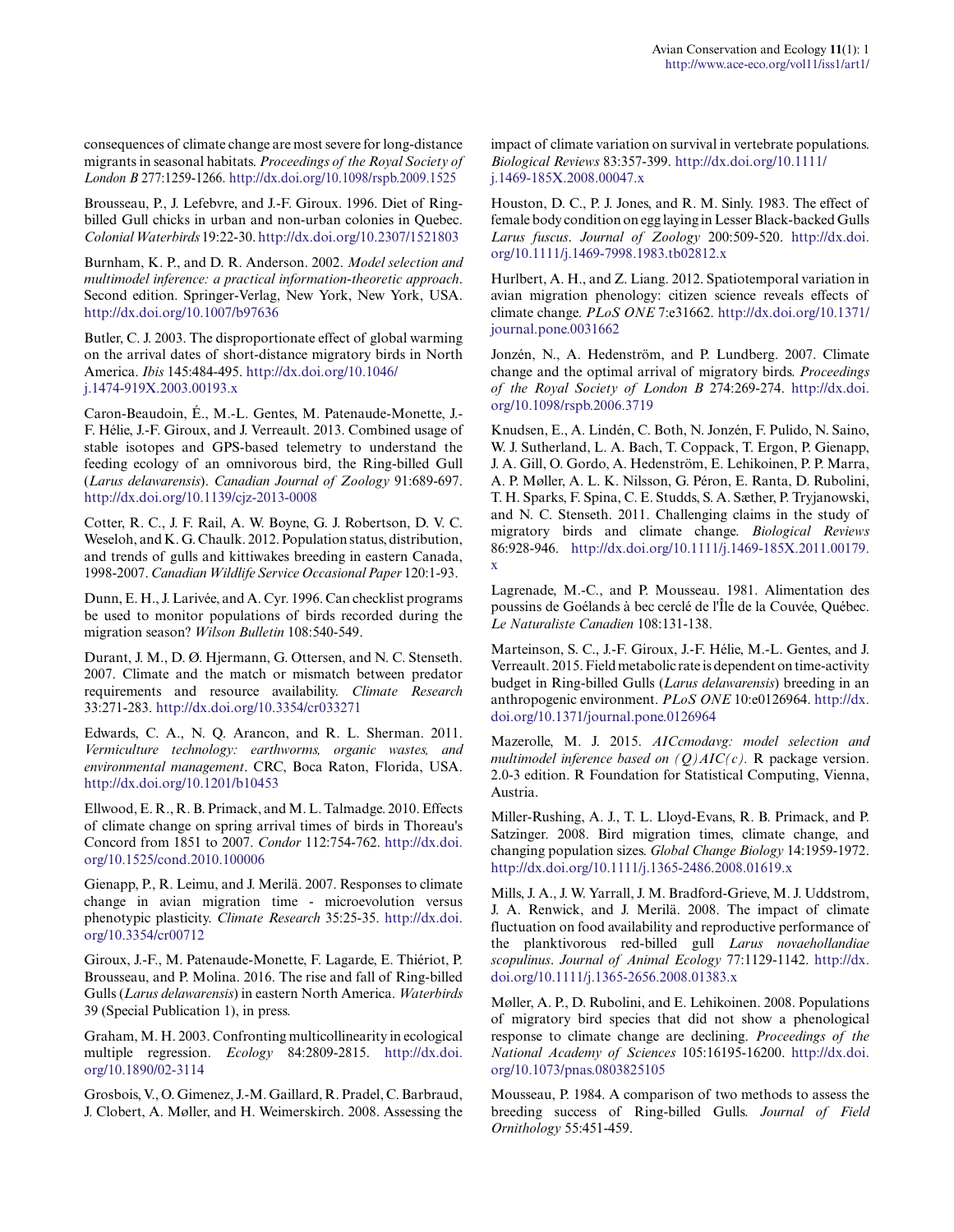Parmesan, C. 2007. Influences of species, latitudes and methodologies on estimates of phenological response to global warming. *Global Change Biology* 13:1860-1872. [http://dx.doi.](http://dx.doi.org/10.1111%2Fj.1365-2486.2007.01404.x) [org/10.1111/j.1365-2486.2007.01404.x](http://dx.doi.org/10.1111%2Fj.1365-2486.2007.01404.x)

Patenaude-Monette, M., M. Bélisle, and J.-F. Giroux. 2014. Balancing energy budget in a central-place forager: which habitat to select in a heterogeneous environment? *PLoS ONE* 9:e102162. [http://dx.doi.org/10.1371/journal.pone.0102162](http://dx.doi.org/10.1371%2Fjournal.pone.0102162) 

Pollet, I. L., D. Shutler, J. W. Chardine, and J. P. Ryder. 2012. Ring-billed Gull (*Larus delawarensis*). In A. Poole, editor. *The birds of North America online*. Cornell Lab of Ornithology, Ithaca, New York, USA.

Saino, N., R. Ambrosini, D. Rubolini, J. von Hardenberg, A. Provenzale, K. Hueppop, O. Hueppop, A. Lehikoinen, E. Lehikoinen, K. Rainio, M. Romano, and L. Sokolov. 2011. Climate warming, ecological mismatch at arrival and population decline in migratory birds. *Proceedings of the Royal Society of London B* 278:835-842. [http://dx.doi.org/10.1098/rspb.2010.1778](http://dx.doi.org/10.1098%2Frspb.2010.1778) 

Sibly, R. M., and R. H. McCleery. 1983. The distribution between feeding sites of Herring Gulls breeding at Walney Island, U.K. *Journal of Animal Ecology* 52:51-68. [http://dx.doi.org/10.2307/4587](http://dx.doi.org/10.2307%2F4587) 

Smith, P. A., and A. J. Gaston. 2012. Environmental variation and the demography and diet of Thick-billed Murres. *Marine Ecology Progress Series* 454:237-249. [http://dx.doi.org/10.3354/](http://dx.doi.org/10.3354%2Fmeps09589) [meps09589](http://dx.doi.org/10.3354%2Fmeps09589)

St. Lawrence Seaway Management Corporation. 1992. *The St. Lawrence Seaway traffic teport - historical tables 1959-1992*. The St. Lawrence Seaway Management Corporation, Cornwall, Ontario, Canada.

St. Lawrence Seaway Management Corporation. 2012. *The St. Lawrence Seaway traffic report - 2012 navigation season*. The St. Lawrence Seaway Management Corporation, Cornwall, Ontario, Canada.

Thiériot, E., M. Patenaude-Monette, P. Molina, and J.-F. Giroux. 2015. The efficiency of an integrated program using falconry to deter gulls from landfills. *Animals* 5:214-225. [http://dx.doi.](http://dx.doi.org/10.3390%2Fani5020214) [org/10.3390/ani5020214](http://dx.doi.org/10.3390%2Fani5020214) 

Végvári, Z., V. Bókony, Z. Barta, and G. Kovács. 2010. Life history predicts advancement of avian spring migration in response to climate change. *Global Change Biology* 16:1-11. [http://dx.doi.](http://dx.doi.org/10.1111%2Fj.1365-2486.2009.01876.x) [org/10.1111/j.1365-2486.2009.01876.x](http://dx.doi.org/10.1111%2Fj.1365-2486.2009.01876.x)

Vermeer, K. 1970. Breeding biology of California and Ring-billed Gulls: a study of ecological adaptation to the inland habitat. *Canadian Wildlife Service Report Series* 12:1-52.

Visser, M. E., L. J. M. Holleman, and P. Gienapp. 2006. Shifts in caterpillar biomass phenology due to climate change and its impact on the breeding biology of an insectivorous bird. *Oecologia* 147:164-172. [http://dx.doi.org/10.1007/s00442-005-0299-6](http://dx.doi.org/10.1007%2Fs00442-005-0299-6)

Editor-in-Chief: Ryan Norris Subject Editor: Kathy Martin



Sponsored by the Society of Canadian Ornithologists and Bird Studies Canada Parrainée par la Société des ornithologistes du Canada et Études d'oiseaux Canada



BIRD STUDIES CANADA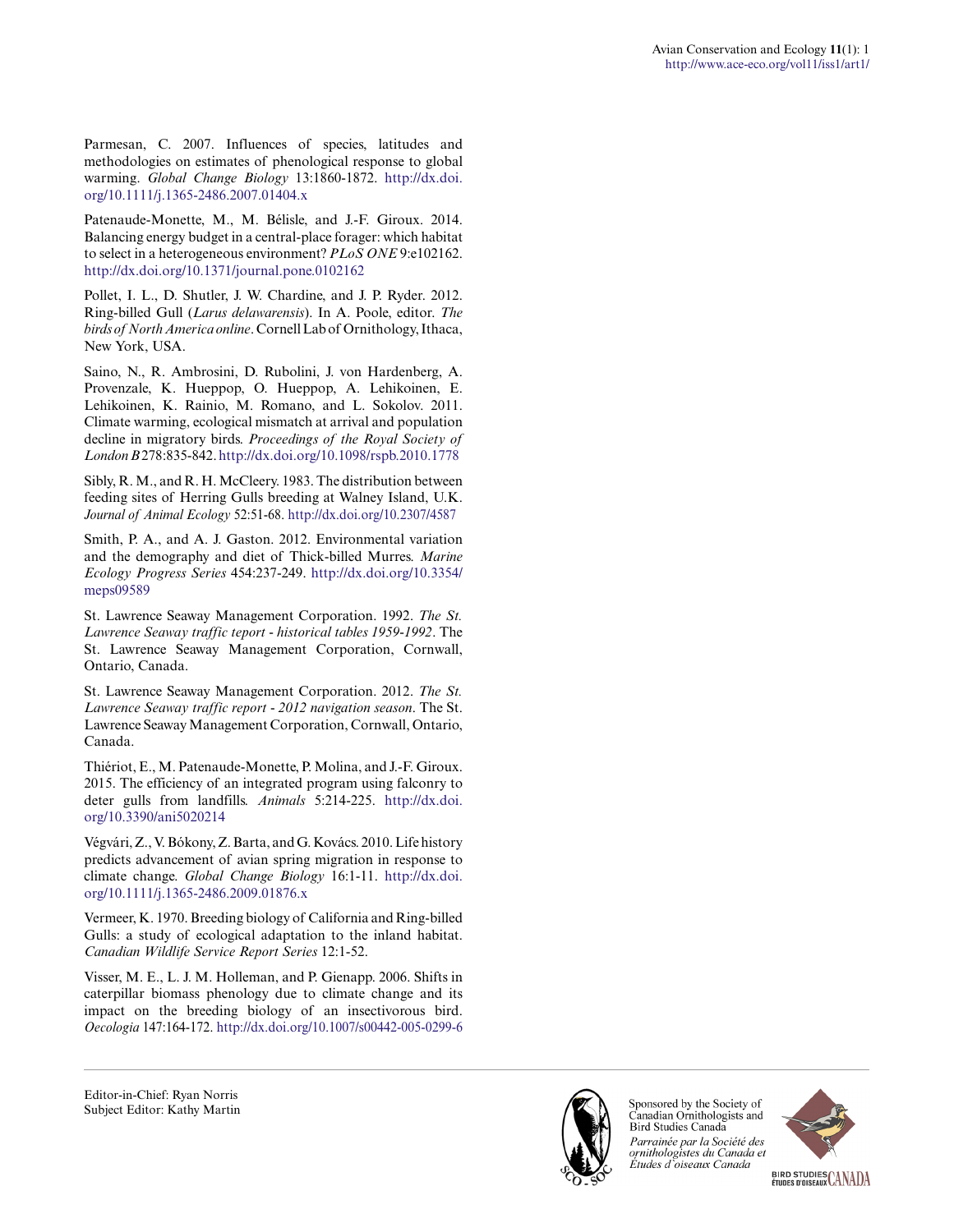**Appendix 1** Supplemental material for the paper "Changes in spring arrival date and timing of breeding of Ring-billed Gulls in southern Quebec over four decades" by Jean-François Giroux, Martin Patenaude-Monette, Florent Lagarde, Pierre Mousseau, and François Racine.

**Table A1.1.** Ranking of models explaining variation in median spring arrival date of Ring-billed Gulls in southern Quebec determined from Étude des Populations d'Oiseaux du Québec (EPOQ), 1971-2012.

| Model <sup>†</sup>                      | $\mathbf k$    | $\triangle$ AICc | $\omega i$       | Log-Likelihood |
|-----------------------------------------|----------------|------------------|------------------|----------------|
| Res MTMA + YEAR                         | $\overline{4}$ | $\boldsymbol{0}$ | 0.47             | $-86.01$       |
| $Res MTMA + TRMA + YEAR$                | 5              | 2.347            | 0.14             | $-85.89$       |
| $Res MTMA + Res SLSO + YEAR$            | 5              | 2.354            | 0.14             | $-85.9$        |
| $Res MTMA + TSMA + YEAR$                | 5              | 2.561            | 0.13             | $-86$          |
| $Res_{MTMA}$ + Res $SLSO$ + TRMA + YEAR | 6              | 4.934            | 0.04             | $-85.82$       |
| $Res_MTMA + TSMA + TRMA + YEAR$         | 6              | 5.071            | 0.04             | $-85.89$       |
| $Res MTMA + TSMA + Res SLSO + YEAR$     | 6              | 5.071            | 0.04             | $-85.89$       |
| <b>YEAR</b>                             | 3              | 13.977           | $\boldsymbol{0}$ | $-94.23$       |
| Res MTMA                                | 3              | 18.997           | $\boldsymbol{0}$ | $-96.74$       |
| Res MTMA + Res SLSO                     | $\overline{4}$ | 21.308           | $\boldsymbol{0}$ | $-96.67$       |
| Res MTMA + TRMA                         | $\overline{4}$ | 21.313           | $\overline{0}$   | $-96.67$       |
| Res MTMA + TSMA                         | $\overline{4}$ | 21.344           | $\theta$         | $-96.69$       |
| Res MTMA + TSMA + TRMA                  | 5              | 23.763           | $\overline{0}$   | $-96.6$        |
| Res MTMA + TSMA + Res SLSO              | 5              | 23.778           | $\boldsymbol{0}$ | $-96.61$       |
| Res MTMA + Res SLSO + TRMA              | 5              | 23.809           | $\boldsymbol{0}$ | $-96.63$       |
| <b>TSMA</b>                             | 3              | 26.316           | $\boldsymbol{0}$ | $-100.4$       |
| Null                                    | $\overline{2}$ | 27.278           | $\boldsymbol{0}$ | $-102.04$      |
| <b>TRMA</b>                             | 3              | 29.238           | $\boldsymbol{0}$ | $-101.86$      |
| Res SLSO                                | 3              | 29.240           | $\boldsymbol{0}$ | $-101.86$      |

†Res\_MTMA: residuals of mean temperature in March-April regressed against year; Res SLSO: residuals of St. Lawrence Seaway opening date regressed against year; TRMA: total rain in March-April; TSMA: total snow in March-April; YEAR: year; the lowest  $AIC_c$  was 181.109 and N= 42.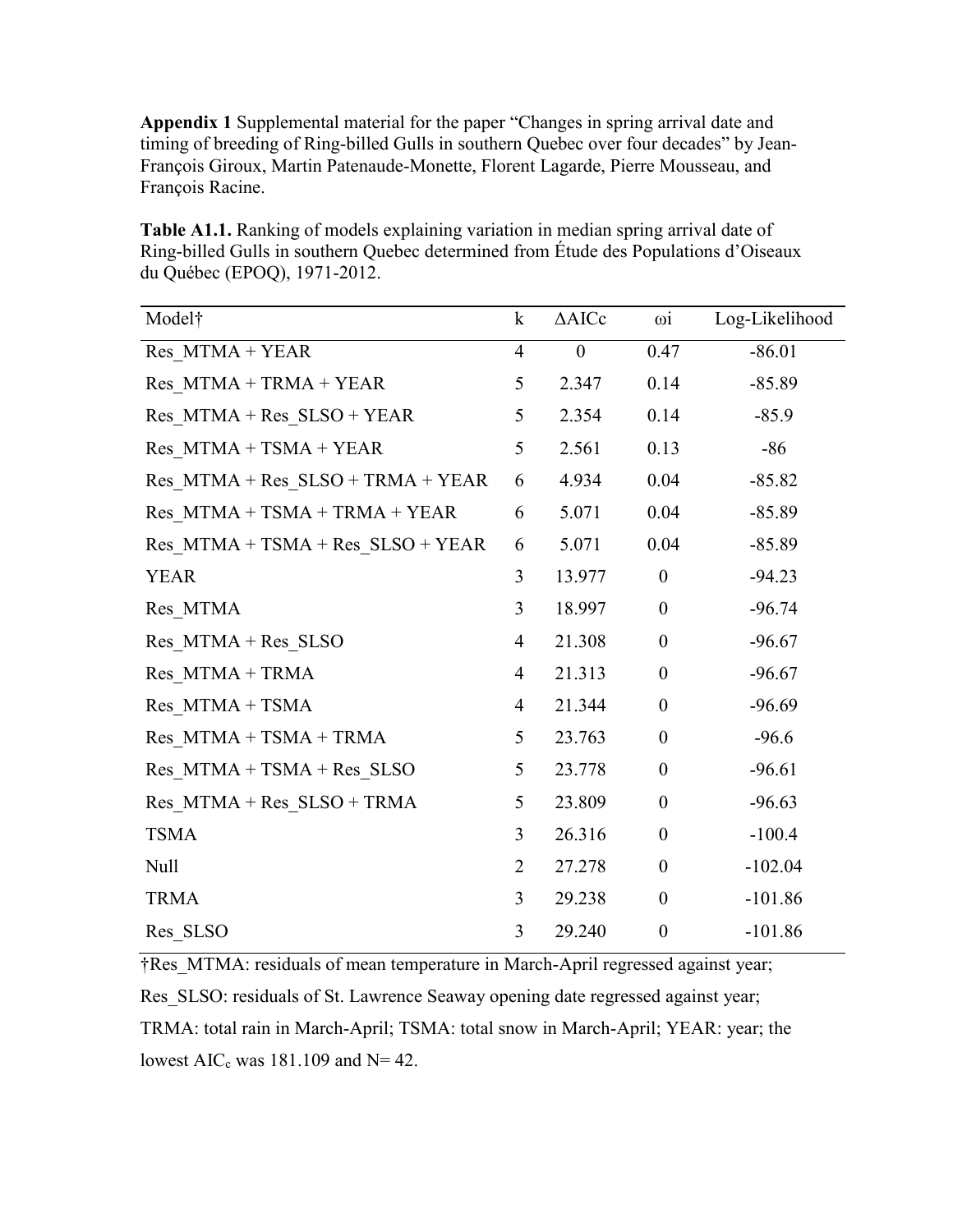| Model <sup>†</sup>         | $\mathbf k$    | $\triangle$ AICc | $\omega$ i       | Log-Likelihood |
|----------------------------|----------------|------------------|------------------|----------------|
| <b>MTA</b>                 | 3              | $\theta$         | 0.98             | $-9.52$        |
| $MTA + YEAR$               | $\overline{4}$ | 8.450            | 0.01             | $-6.75$        |
| $MTA + RES$ SLSO           | $\overline{4}$ | 11.302           | $\boldsymbol{0}$ | $-8.17$        |
| $MTA + TRA$                | 4              | 12.008           | $\boldsymbol{0}$ | $-8.53$        |
| $MTA + MAD$                | $\overline{4}$ | 13.600           | $\boldsymbol{0}$ | $-9.32$        |
| null                       | $\overline{2}$ | 14.050           | $\boldsymbol{0}$ | $-20.05$       |
| <b>YEAR</b>                | 3              | 14.930           | $\boldsymbol{0}$ | $-16.99$       |
| <b>MAD</b>                 | 3              | 16.650           | $\overline{0}$   | $-17.85$       |
| <b>TRA</b>                 | 3              | 20.578           | $\boldsymbol{0}$ | $-19.81$       |
| RES_SLSO                   | 3              | 20.919           | $\boldsymbol{0}$ | $-19.98$       |
| $MTMA + RES$ $SLSO + YEAR$ | 5              | 46.514           | $\boldsymbol{0}$ | $-4.78$        |
| $MTA + TRA + YEAR$         | 5              | 47.848           | $\boldsymbol{0}$ | $-5.45$        |
| $MTA + MAD + YEAR$         | 5              | 49.985           | $\overline{0}$   | $-6.52$        |
| $MTA + TRA + RES$ SLSO     | 5              | 50.970           | $\boldsymbol{0}$ | $-7.01$        |
| $MTA + MAD + RES$ SLSO     | 5              | 52.004           | $\boldsymbol{0}$ | $-7.53$        |
| $MTA + TRA + MAD$          | 5              | 53.417           | $\boldsymbol{0}$ | $-8.23$        |

**Table A1.2.** Ranking of models explaining variation in the median laying date of Ringbilled Gulls at Ile de la Couvée (1978, 2000), Petite Colonie (1979), and Île Deslauriers (2009-2012).

†MTA: mean daily temperature in April; RES\_SLSO: residuals of St. Lawrence Seaway opening date regressed against year; TRA: total rain in April; MAD: median arrival date; YEAR: year; the lowest  $AIC_c$  was 33.05 and  $N = 7$ .